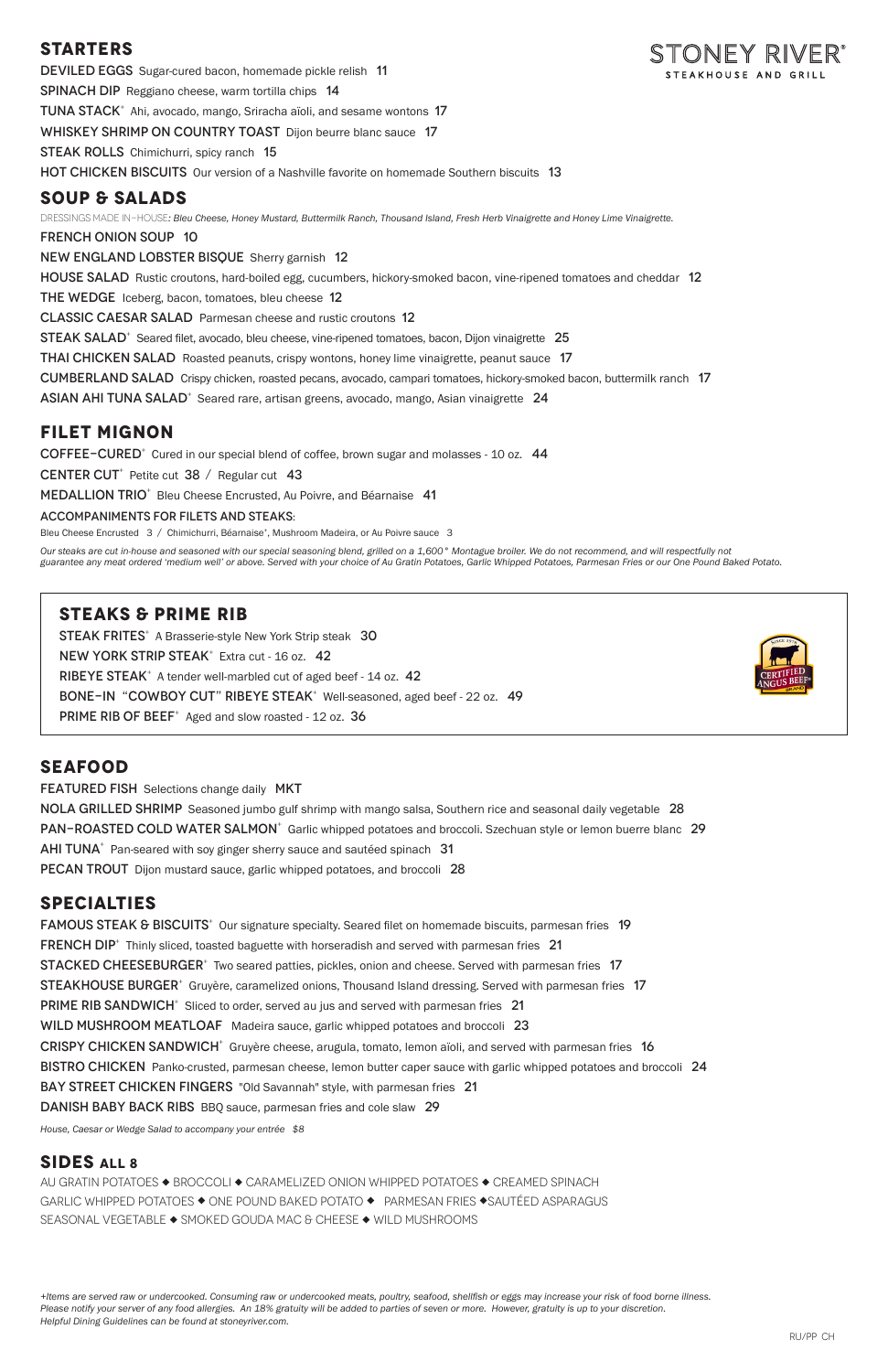# REDS

#### CABERNET SAUVIGNON & CABERNET BLENDS

J. LOHR "LOS OSOS" – Paso Robles 11/41 MARKHAM – Napa Valley 13/49 FERRARI-CARANO – Sonoma County 45 DUCKHORN VINEYARDS – Napa Valley 85 TWOMEY CELLARS – Napa Valley 90 PRIDE MOUNTAIN VINEYARDS - Napa/Sonoma Valley 97

THREE RIVERS – Columbia Valley 10/37 WENTE *SOUTHERN HILLS* – Livermore Valley, San Francisco Bay 11/41 CH. STE. MICHELLE "INDIAN WELLS" – Columbia Valley 12/45 JOSEPH CARR – Napa Valley 13/49 HONIG – Napa Valley 16/61 ROTH *ESTATE* – Alexander Valley 45 STARMONT – North Coast 50 QUILT – Napa Valley 70 AUSTIN HOPE – Paso Robles 80 CHATEAU MONTELENA – Napa Valley 85 JORDAN – Alexander Valley 90 HALL - Napa Valley 92 SEQUOIA GROVE - Napa Valley 94 ROUND POND – Rutherford, Napa Valley 95 KULETO *ESTATE* – Napa Valley 100 NEYERS VINEYARD *NEYERS RANCH* – Napa Valley 100 CHALK HILL *ESTATE RED* – Chalk Hill 100 MINER – Oakville, Napa Valley 120 LANCASTER *ESTATE* – Alexander Valley 125 CAYMUS VINEYARDS – Napa Valley 125 NICKEL & NICKEL *C.C. RANCH* – Napa Valley, Rutherford 160 DUNN – Napa Valley 175 PAUL HOBBS - Napa Valley 200 SILVER OAK - Napa Valley 235 CAYMUS VINEYARDS SPECIAL SELECTION – Napa Valley 260 MERUS – Napa Valley 280 HEITZ *MARTHA'S VINEYARD* – Napa Valley 375

#### **MERLOT**

#### PINOT NOIR

'84 PROSECCO – Treviso, Italy 10/37 GRUET BRUT – New Mexico 11/41 LUCIEN ALBRECHT BRUT ROSÉ – AOC Crémant d'Alsace 11/41 MUMM CUVEE BRUT ROSÉ - Napa Valley 40 DUVAL-LEROY – Á Reims, France 90 LOUIS ROEDERER BRUT PREMIER – Reims, France 90 VEUVE CLICQUOT YELLOW LABEL – Á Reims France 95 POL ROGER RESERVE - Epernay, France 100

#### **CHARDONNAY**

LUCKY STAR – California 10/37 ELOUAN – Oregon 12/45 ANGELS INK – Monterey County 13/49 BÖEN *–* Santa Lucia Highlands 14/53 LINCOURT *RANCHO SANTA ROSA* – Sta. Rita Hills 45 ETUDE *GRACE BENOSIT RANCH* – Carneros 55 FOLEY *RANCHO SANTA ROSA* – Sta. Rita Hills 60 SLANDER *BY ORIN SWIFT* – California 70 GARY FARRELL - Russian River Valley 65 BELLE GLOS "DAIRYMAN" - Russian River Valley 80 BIG TABLE FARM *PELOS SANDBERG VINEYARD* – Eola-Amity Hills 82 BELLE GLOS *LAS ALTURAS* – Santa Lucia Highlands 85 DOMAINE SERENE "YAMHILL CUVEE" – Willamette Valley 87 RADIO-COTEAU "LA NEBLINA" – Sonoma Coast 90 FLOWERS – Sonoma Coast 115 KOSTA BROWN *GAP'S CROWN VINEYARD* – Sonoma Coast 215

FLEUR DE MER ROSÉ – Côtes de Provence 10/37 MIRAVAL ROSÉ – Côtes de Provence, France 13/49 CASTELLANO PINOT GRIGIO – Venizie, Italy 10/37 SCHLOSS VOLLRADS RIESLING – Rhinegau, Germany 12/45 SAINT M RIESLING - Pfalz, Germany 30 MARCO FELLUGA PINOT GRIGIO – Collio, Italy 40 JERMANN PINOT GRIGIO - Venezia Giulia, Italy 48



#### ZINFANDEL

PREDATOR "OLD VINE" - Lodi 11/41

SEGHESIO – Sonoma County 13/49

FROG'S LEAP – Napa Valley 14/53

BERAN – Sonoma County 52

RIDGE *LYTTON SPRINGS* – Sonoma County 60

ROBERT BIALE "BLACK CHICKEN" – Napa Valley 65

# RED WINES CONTINUED...

#### OTHER INTERESTING REDS

ALTA VISTA "VIVE" MALBEC – Mendoza, Argentina 10/37 INDIA INK *BY KULETO* – Napa Valley 14/53 CHÂTEAU GRAND MOULIN MACQUIN –

AOP Montagne Saint-Emilion, France 14/53 SHINAS *ESTATE* "THE GUILTY" SHIRAZ - Victoria, Australia 15/57 8 YEARS IN THE DESERT *BY ORIN SWIFT* – California 16/61 ROTH *ESTATE* "HERITAGE" – Sonoma County 45 SKYSIDE RED BLEND – North Coast 52

### WHITES

#### CHAMPAGNE & SPARKLING

WENTE *ESTATE GROWN* – Livermore Valley, San Francisco Bay 10/37 CHALK HILL – Russian River Valley 12/45 CHALONE *ESTATE* – Chalone AVA 13/49 ROMBAUER – Carneros 15/57 AU BON CLIMAT – Santa Barbara County 41 NEWTON "SKYSIDE" – North Coast 45 FRANK FAMILY - Napa Valley 54 ZD – Carneros 56 GARY FARRELL – Russian River Valley 58 PATZ & HALL DUTTON RANCH - Russian River Valley 62 RAMEY – Russian River Valley 70 FLOWERS – Sonoma Coast 90 PLUMPJACK *RESERVE* – Napa Valley 92 SHAFER *RED SHOULDER RANCH* – Napa Valley, Carneros District 92 LEWIS CELLARS – Sonoma, Russian River Valley 95 RAMEY *RITCHIE VINEYARD* – Russian River Valley 100 ZD *RESERVE* – Carneros 105

### SAUVIGNON BLANC

FERRARI-CARANO – Sonoma County 11/41 CRAGGY RANGE *TE MUNA ROAD* – Martinborough, New Zealand 12/45 HONIG - Napa Valley 40 ROTH *ESTATE* – Russian River Valley 45 CAKEBREAD CELLARS – Napa Valley 52

### OTHER WHITES & ROSÉ